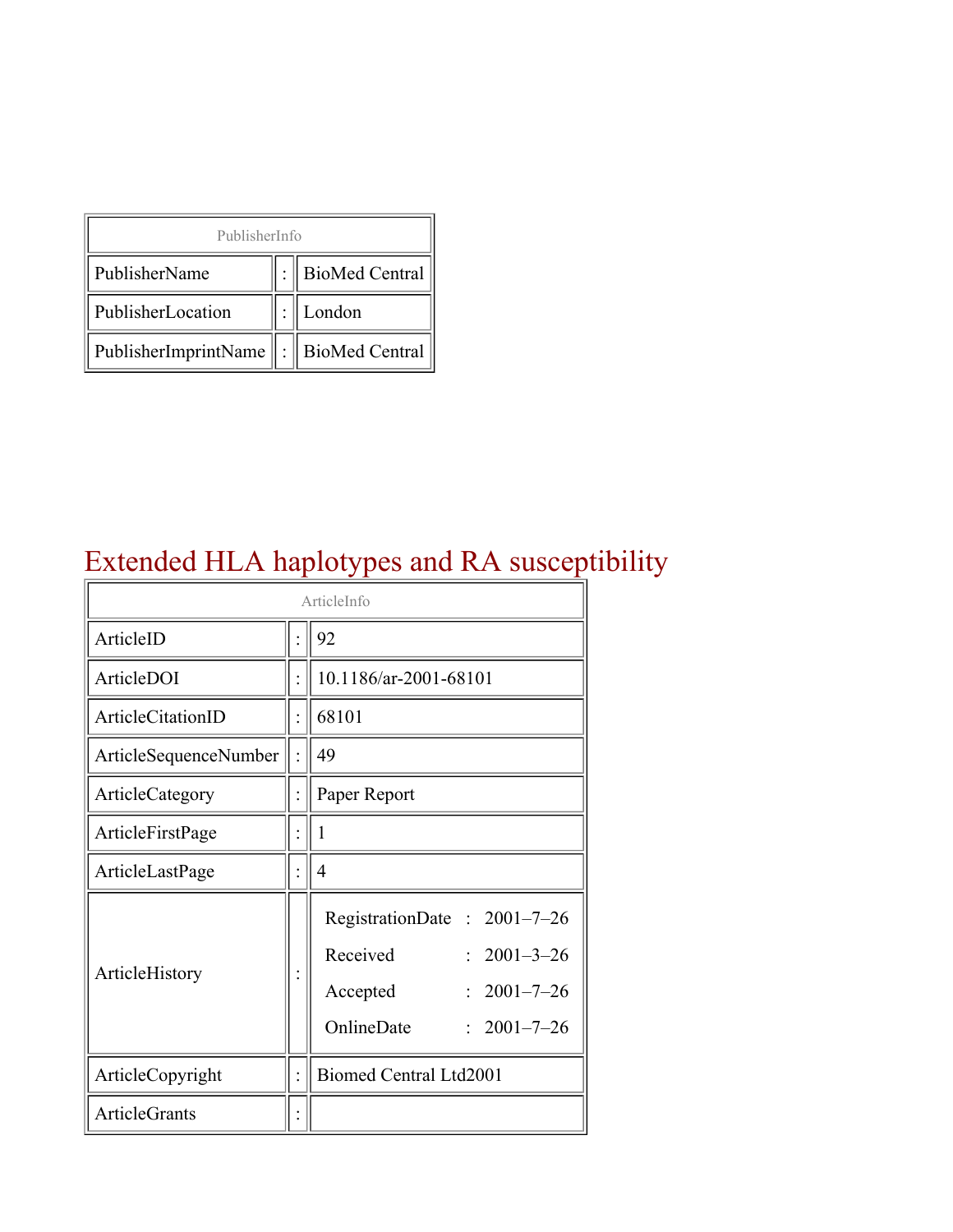ArticleContext : 130753311

#### Derek Mattey, Affl

Aff1 Staffordshire Rheumatology Centre, Stoke-on-Trent, UK

#### Keywords

Haplotypes, HLA, MIB, microsatellites, rheumatoid arthritis

#### Context

Many studies have shown that susceptibility to rheumatoid arthritis (RA) is associated with HLA-DRB1 alleles which encode similar amino acid sequences (QKRAA, QRRAA or RRRAA) in the third hypervariable region of the HLA-DR ? molecule. This provides the basis for the shared epitope (SE) hypothesis. An alternative RA protection (RAP) hypothesis has been proposed in which susceptibility to RA is conferred by HLA-DQ alleles (DQB1\*03-DQA1\*03 and DQB1\*0501-DQA1\*01) while protection is provided by DRB1 alleles encoding a DERAA motif instead of the SE. Other loci within the MHC may contribute to the linkage of this region with RA susceptibility, and some studies suggest that an extended MHC haplotype predisposes to RA. The aim of this study was to examine the possible contribution of genes other than DQ and DR to the association between HLA and RA.

## Significant findings

The allele distribution of six microsatellites (D6S1014, D6S2673, D6STNFa, MIB, C1-2-5, and C1-3-2) located in the telomeric part of the HLA region was examined in RA patients and controls. Nineteen conserved microsatellite clusters (c1-c19) were identified within the controls. Twelve of these clusters were in linkage disequilibrium with DQB1-DRB1 haplotypes and corresponded to previously described ancestral haplotypes. The c1 haplotype contained an allele (MIB\*350) which was associated with RA when analysed as part of a three point cluster at adjacent loci, i.e. within cluster D6S273\*139-D6STNFa\*99-MIB\*350, D6STNFa\*99-MIB\*350-C1-2-5\*196, or MIB\*350-C1-2-5\*196-C1-3-2\*354. This association with RA at the MIB locus was independent of RApredisposing DQB1-DRB1 haplotypes. The authors conclude that the telomeric part of the HLA region contains a genetic factor which predisposes to RA independently of the HLA class II genes; any locus between that encoding TNF-a and the end of the chromosome could be regarded as a candidate.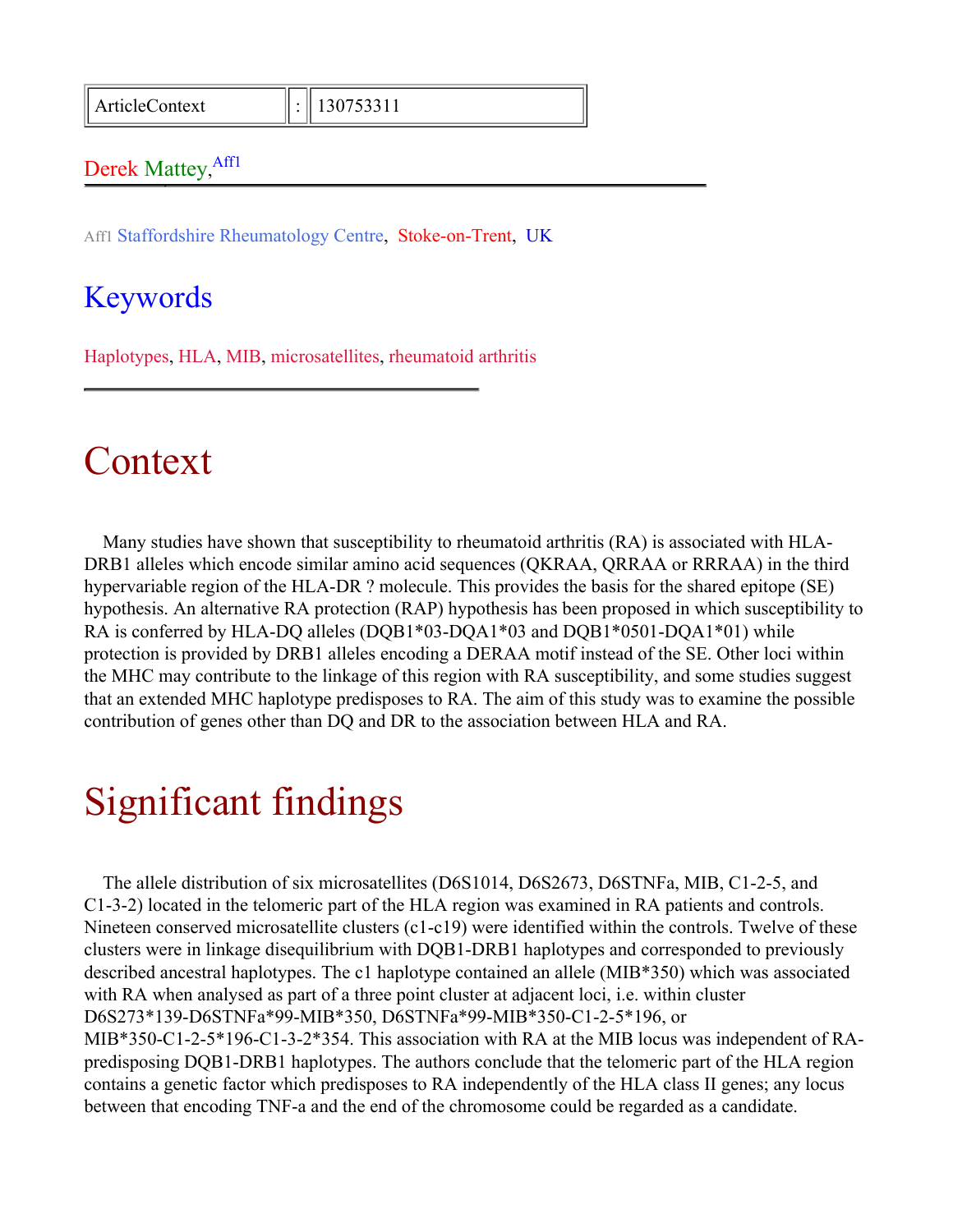## Comments

This study provides further evidence that genes outside the MHC class II region may contribute to RA susceptibility. The association of the microsatellite cluster c1 with prediposition to RA is consistent with previous work by Singal and colleagues (see Additional information) who demonstrated an association between the microsatellite D6S273\*139 and RA independent of HLA class II. These studies add a further level of complexity to our understanding of the association between RA and the HLA region, and underline the difficulties in identifying the genetic factors responsible. Further large population studies which include more microsatellite loci may help to narrow down the HLA region to the likely gene(s) of interest.

# Methods

Case-control study, PCR, DNA sequencing

# Additional information

Singal DP, Li J, Lei K: **D6S273 microsatellite polymorphism and susceptibility to rheumatoid arthritis.** *Tissue Antigens* 1998, **52**:353-358 (>a href="http://www.ncbi.nlm.nih.gov/entrez/ query.fcgi?cmd=Retrieve&db=PubMed&list\_uids=9820598&dopt=Abstract">PubMed abstract</a>).

Singal DP, Li J, Lei K: **Genetics of rheumatoid arthritis (RA): Two separate regions in the major histocompatibility complex contributes to susceptibility to RA.** *Immunol Lett* 1999, **69**:301-306 (---a href='http://www.ncbi.nlm.nih.gov/entrez/

query.fcgi?cmd=Retrieve&db=PubMed&list\_uids=10528792&dopt=Abstrac' target=''---PubMed abstract---/a---).

#### References

1. Zanelli E, Jones G, Pascual M, Eerligh P, van der Slik AR, Zwinderman AH, Verduyn W, Schreuder GMT, Roovers E, Breedveld FC, de Vries RRP, Martin J, Giphart MJ: The telomeric part of the HLA region predisposes to rheumatoid arthritis independently of the class II loci. Hum Immunol . 2001, 62: 75-84.